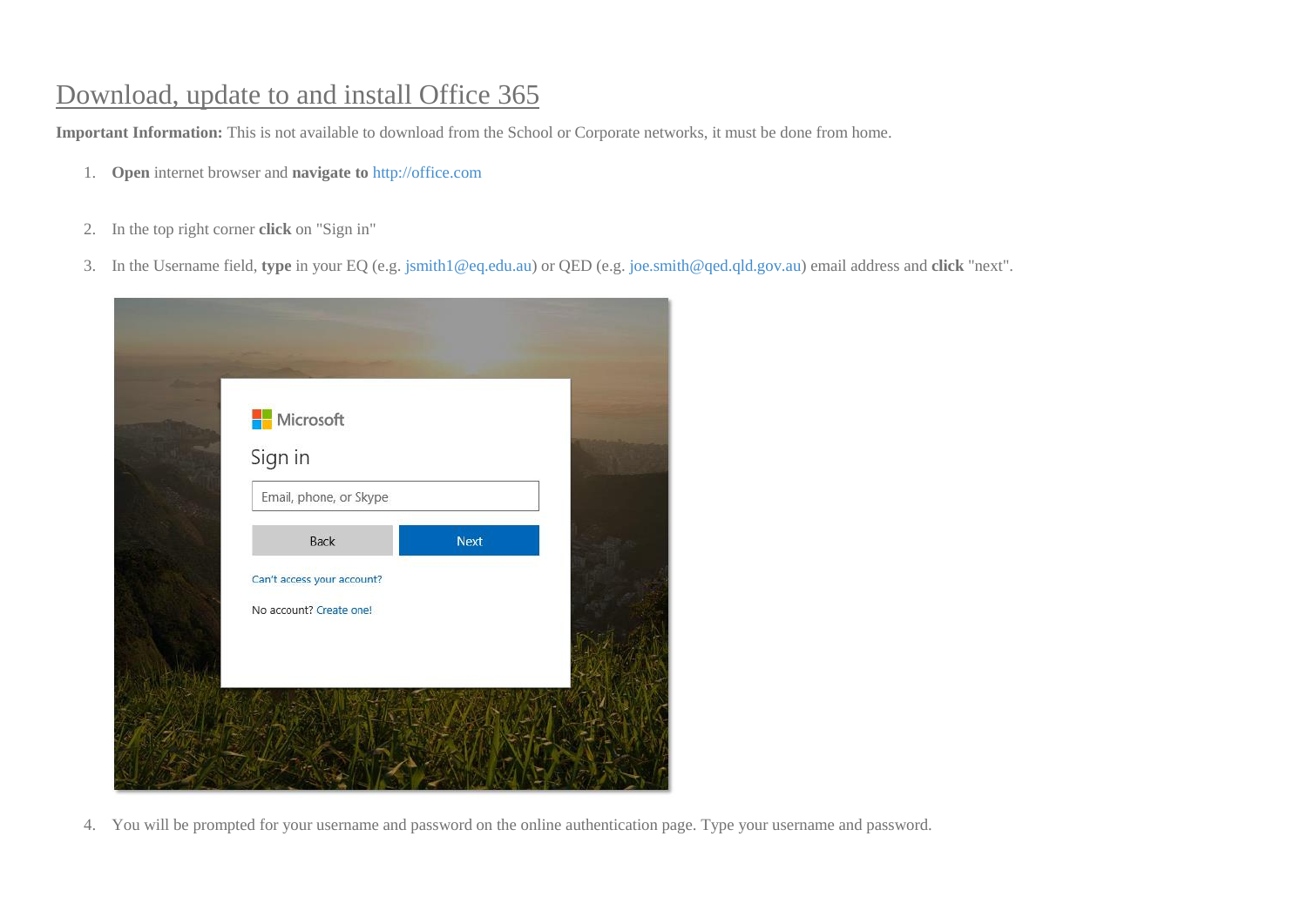5. **Click** Login



6. In the top right corner, click on the "Install office apps" then "Office O365". If you cannot see this install button then you need to log a job to have the Office ProPlus license applied to your account via *[Services Catalogue Online](https://qlddet.service-now.com/sco?id=sc_cat_item&sys_id=eb03f09e4f3e8344238c1d801310c7a3)*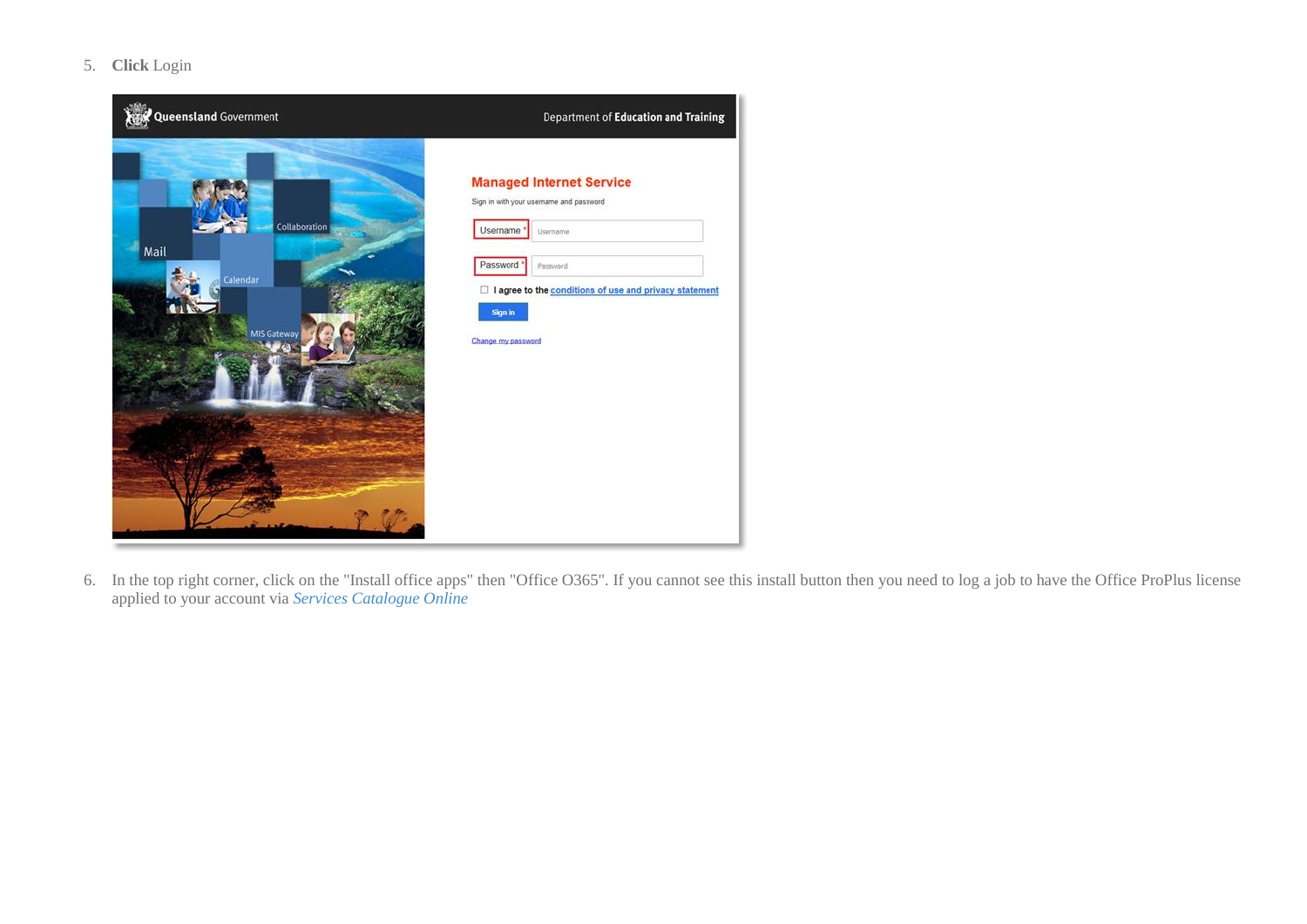

- 7. A pop up message will appear prompting you to run or save the .exe file. Ensure that the source is as per below *c2rsetup.officeapps.live.com*.
- 8. **Click** on 'Save'. The file will automatically begin to download.

| Do you want to run or save Setup.X86.en-US_0365ProPlusRetail_99325df2-9fda-453a-8b31-9753732bf4a3_TX_PR_exe (3.08 MB) from c2rsetup.officeapps.live.com? |     |      |  |  |  |
|----------------------------------------------------------------------------------------------------------------------------------------------------------|-----|------|--|--|--|
| This type of file could harm your computer.                                                                                                              | Run | Save |  |  |  |

9. When the file has completed downloading, **click** on 'Run'.

| The Setup.X86.en-US_O365ProPlusRetail_99325df2-9fda-453a-8b31-9753732bf4a3_TX_PR_b_64_.exe download has completed. |     |                |
|--------------------------------------------------------------------------------------------------------------------|-----|----------------|
|                                                                                                                    | Run | View downloads |

Please note this file is approx. 2gb and may take a while to download depending on your bandwidth speed.

10. You will be prompted with a message to make changes to your computer. **Select** 'Yes'.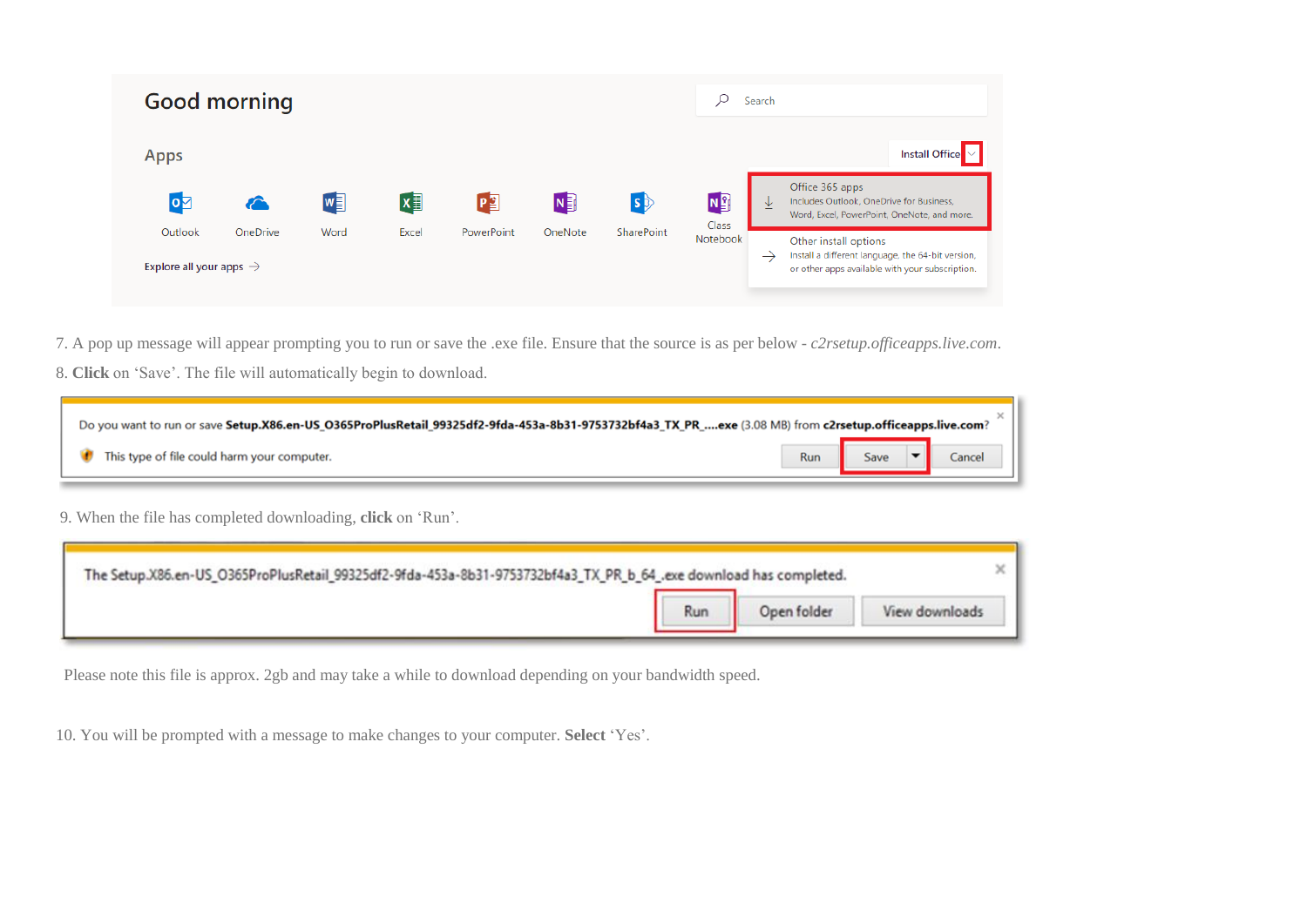|                                                                                 | <b>User Account Control</b>                                                                                                   |  |  |  |  |
|---------------------------------------------------------------------------------|-------------------------------------------------------------------------------------------------------------------------------|--|--|--|--|
| Do you want to allow the following program to make<br>changes to this computer? |                                                                                                                               |  |  |  |  |
|                                                                                 | Microsoft Office<br>Program name:<br>Verified publisher: Microsoft Corporation<br>File origin:<br>Hard drive on this computer |  |  |  |  |
|                                                                                 | No<br>Yes<br>Show details<br>Change when these notifications appear                                                           |  |  |  |  |

11. Office will start downloading.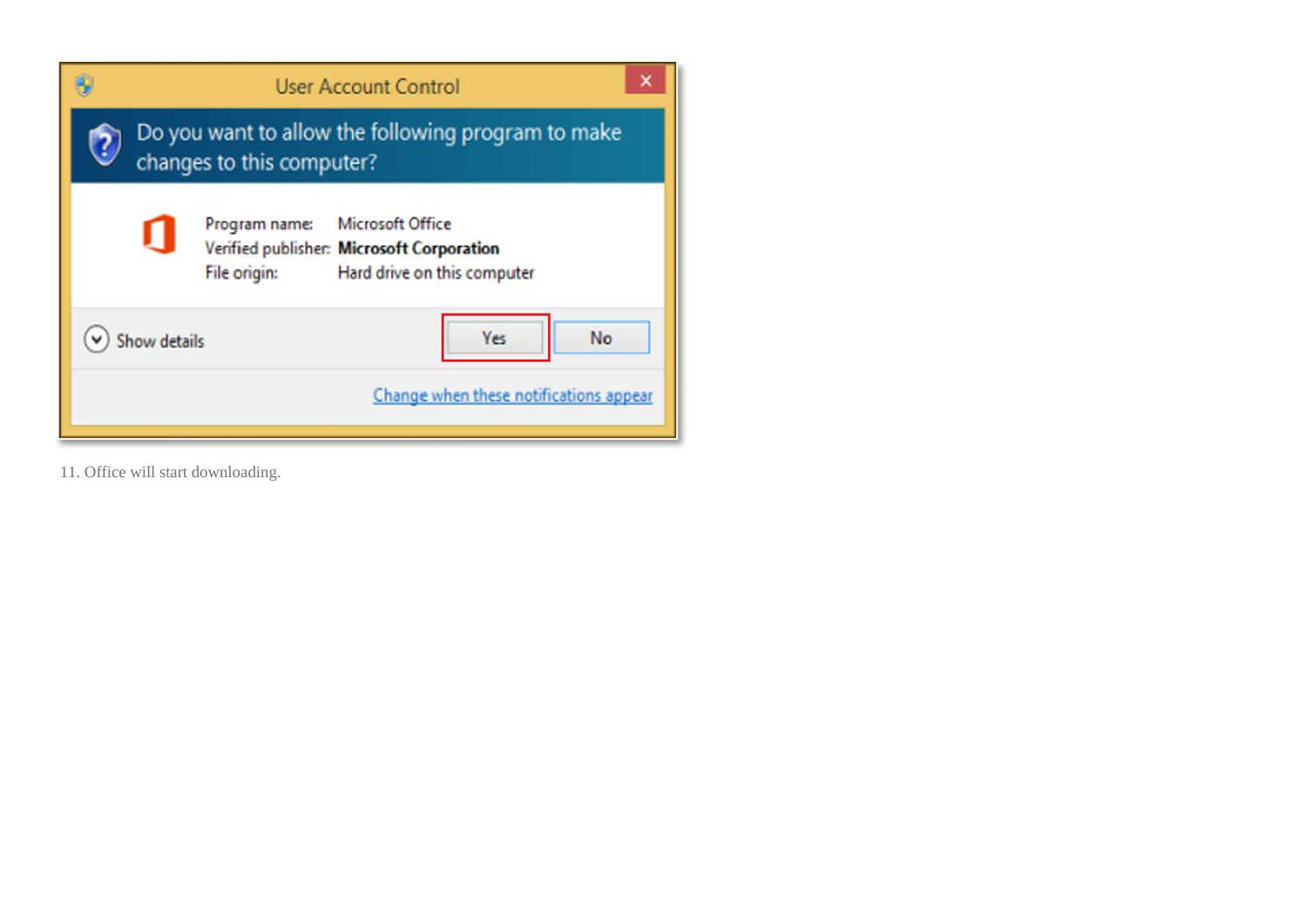

You will also see the office icon pop up on the task bar.



12. Office 365 will start to install onto your computer, wait for this to finish.

Note: If you currently have Office 2013 installed, ensure all Microsoft applications are closed during the installation. You may be prompted to close all Microsoft applications if they are still open.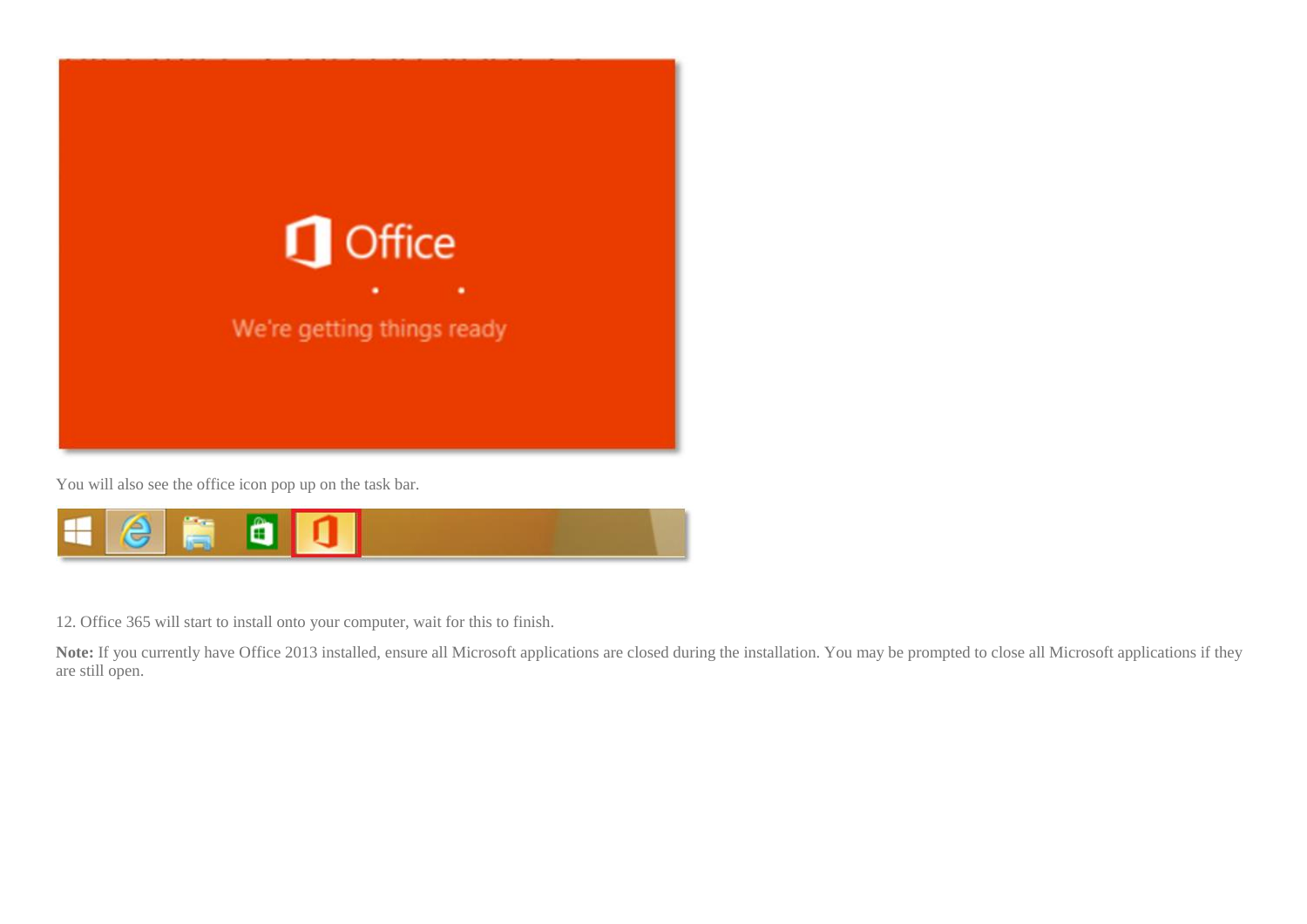

## NEW ROCER EX

Installing Office

We'll be done in just a moment.

13. You will be prompted with the Microsoft Office License Agreement. **View** Agreement and **click** Accept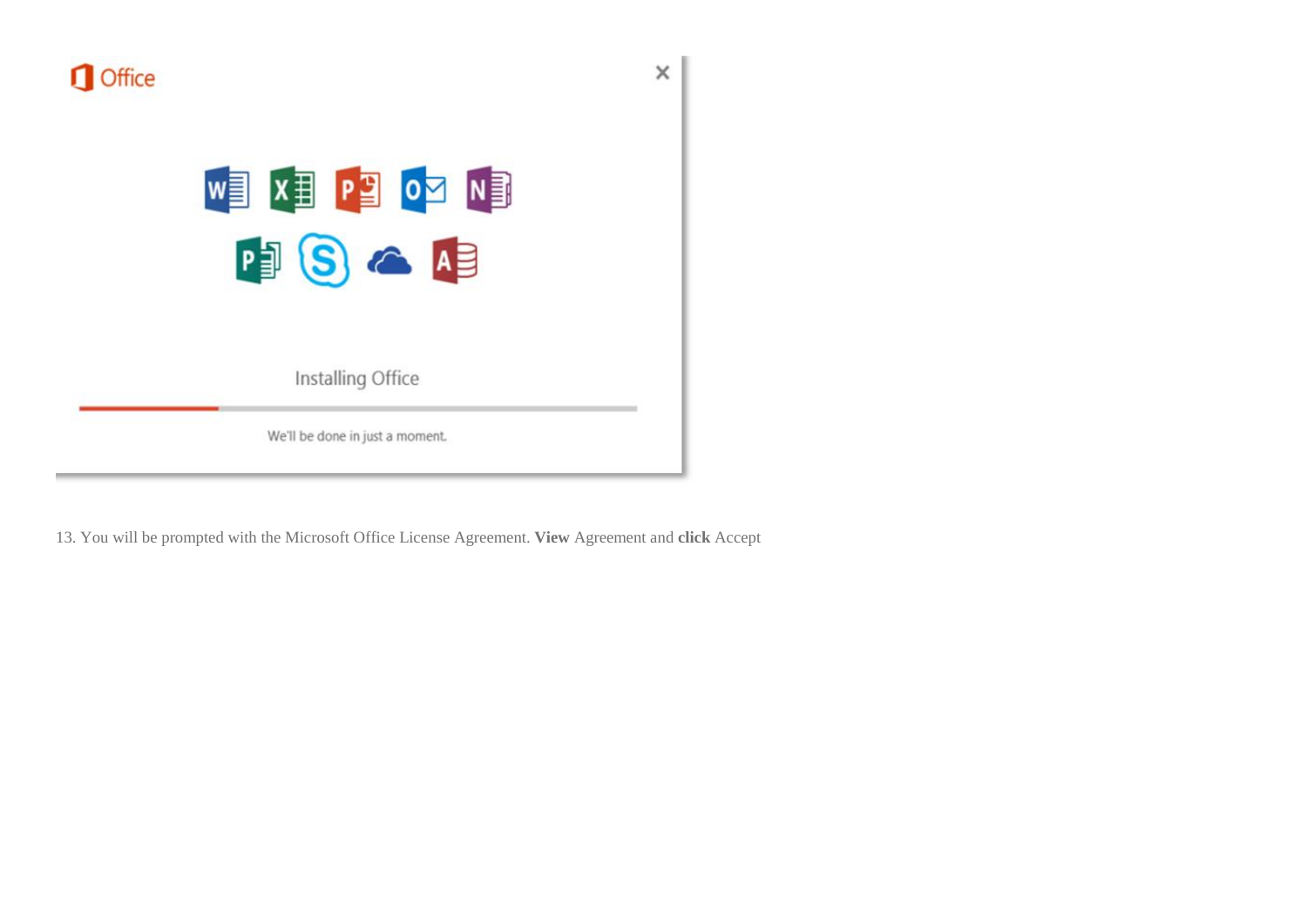## First things first.

This product also comes with Office Automatic Updates. Learn more

By clicking "Accept" you agree to the Microsoft Office License Agreement. **View Agreement** 



 $\times$ 

.

14. After Office 365 finishes installing, a message will appear to inform it has completed. **Click** 'Close'.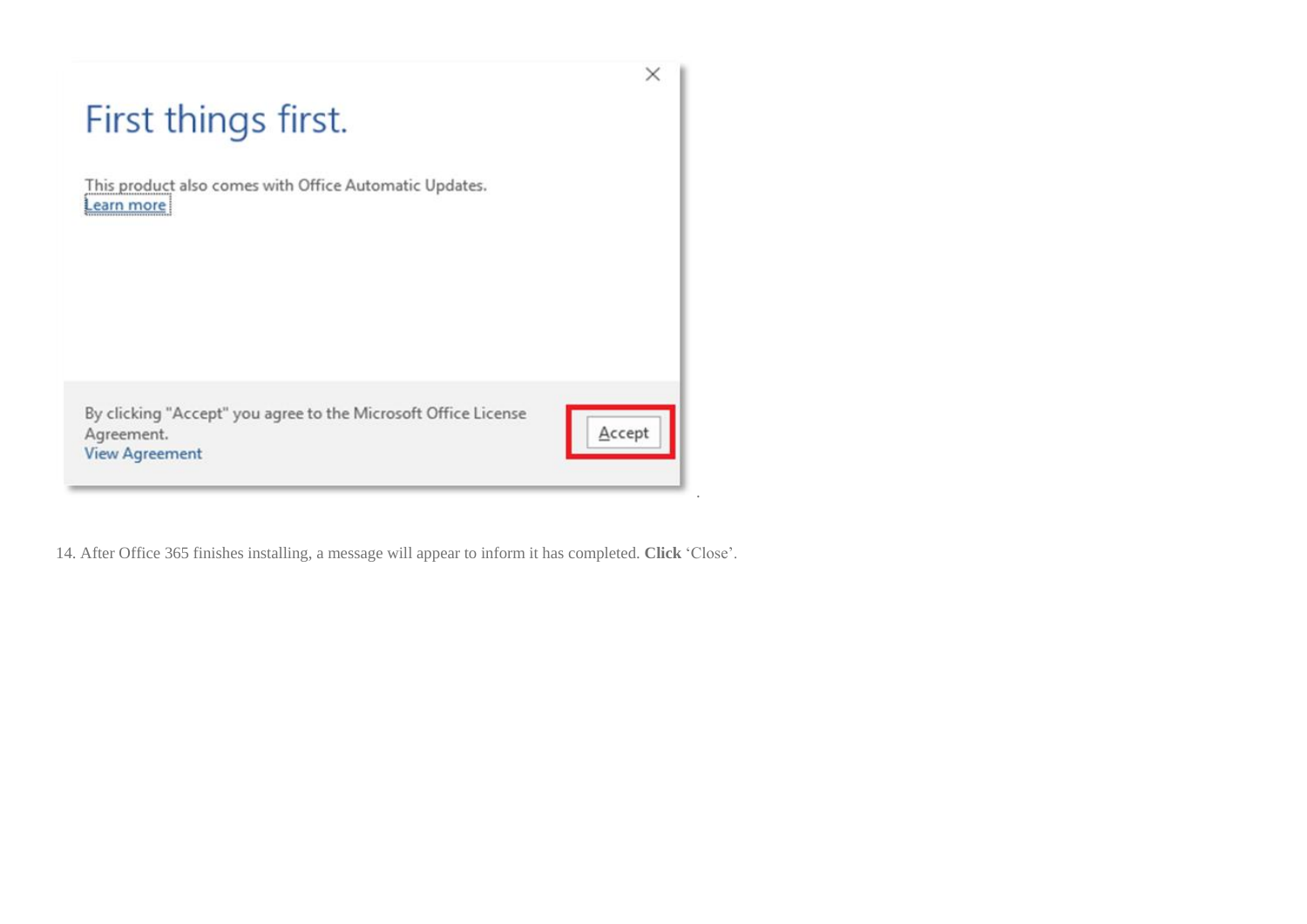

After you click close, we recommend restarting your computer to ensure all changes have applied successfully.

When you start an Office app that's not activated, you'll be prompted to sign in to Office. Be sure to sign in using your @eq (school account) or @qed (corp account).

Your Microsoft Office 365 software is now ready for you to use. This software is only for personal devices and will remain available as long as you're a Queensland state school staff member, or employed by the department (corp).

For staff, contact the Service Centre by logging a job or calling 1800 680 445 if you have any issues with downloading or installing Office 365 . Students should contact their school technician or MIS administrator.

Attachments

Edit

- [Pasted image.png](https://qlddet.service-now.com/sys_attachment.do?sys_id=acefc3badb072380b4c0d6634a9619f9&view=true)
- [Pasted Image.png](https://qlddet.service-now.com/sys_attachment.do?sys_id=3fbaac674fa29700b5c7cf401310c77f&view=true)